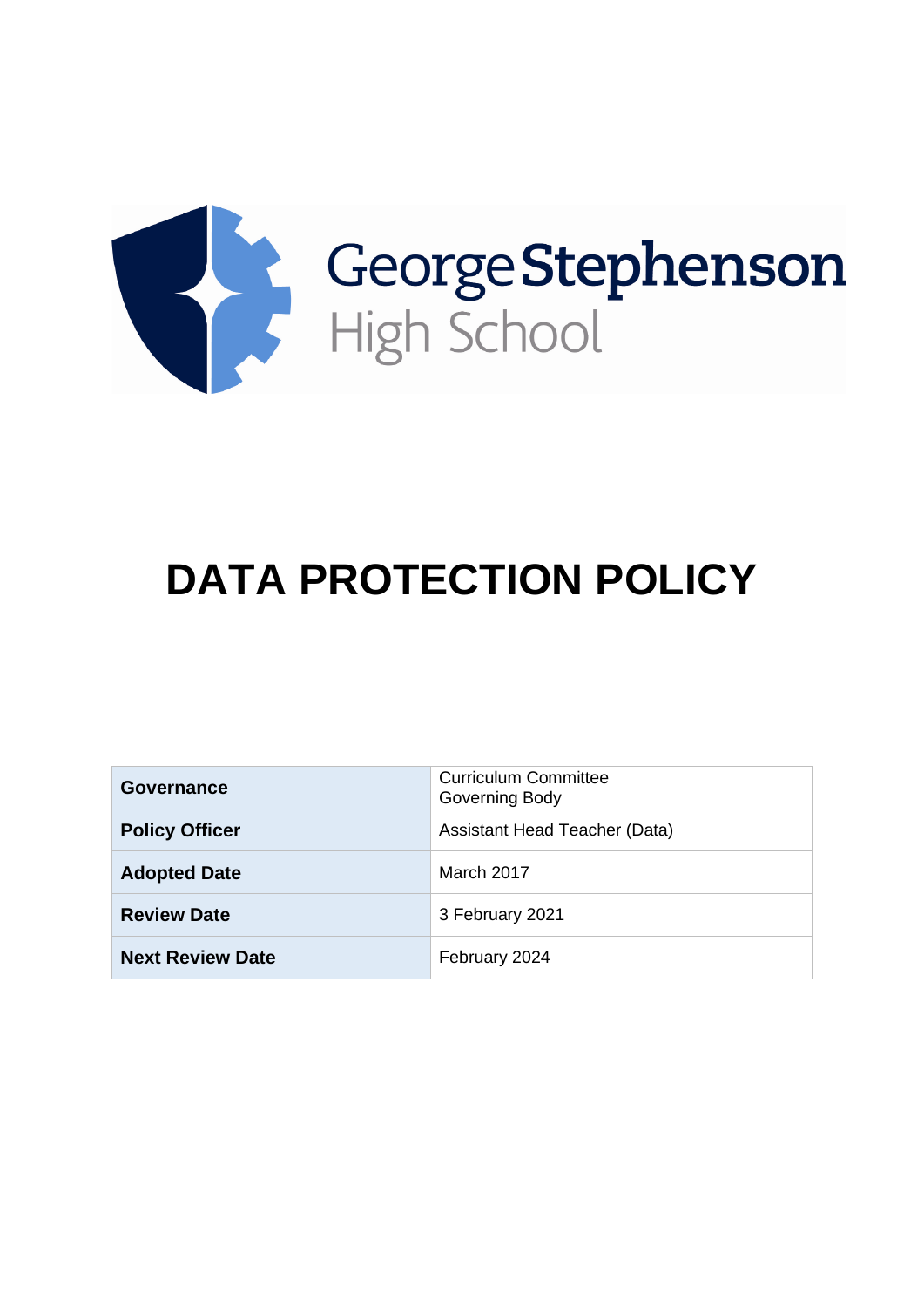# Contents

| 1.0  |  |
|------|--|
| 2.0  |  |
| 3.0  |  |
| 4.0  |  |
| 5.0  |  |
| 6.0  |  |
| 7.0  |  |
| 8.0  |  |
| 9.0  |  |
| 10.0 |  |
| 11.0 |  |
| 12.0 |  |
| 13.0 |  |
|      |  |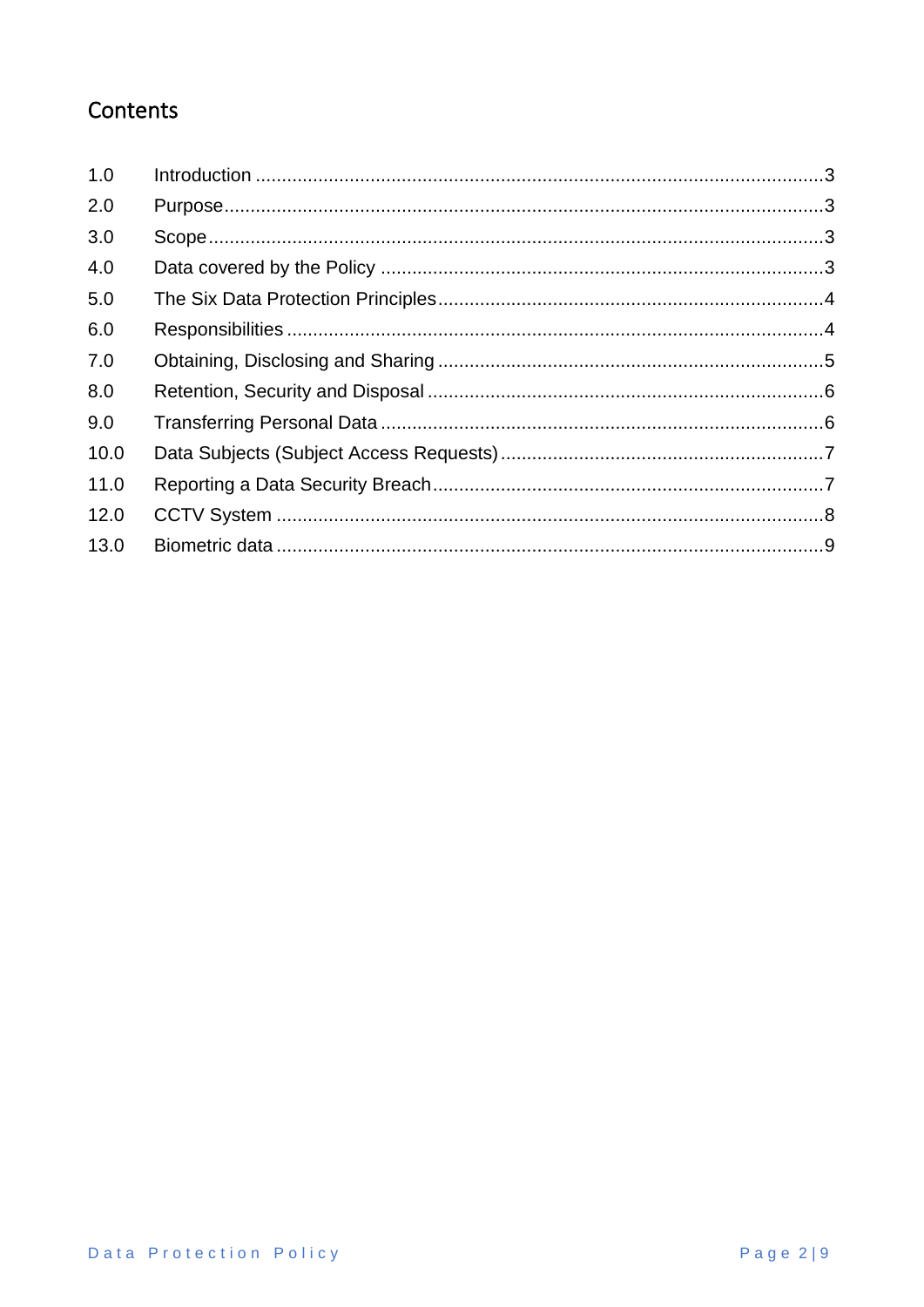# <span id="page-2-0"></span>**1.0 Introduction**

- 1.1 The school's Data Protection Policy has been produced to ensure compliance with the Data Protection Act 2018 (the DPA 2018), the General Data Protection Regulation ('GDPR') and all associated legislation,
- 1.2 The DPA 2018 gives individuals rights over their personal data and protects individuals from the erroneous use of their personal data.
- 1.3 The school is registered with the Information Commissioner's Office as the Data Controller for the purposes of the personal data its processes about individuals.

# <span id="page-2-1"></span>**2.0 Purpose**

- 2.1 The Policy is a requirement of the DPA 2018 and the GDPR.
- 2.2 The Policy outlines the school's overall approach to its responsibilities and legal obligations as the 'Data Controller' under the DPA 2018 and the GDPR.

# <span id="page-2-2"></span>**3.0 Scope**

- 3.1 This policy applies to all employees (including temporary, casual or agency staff), governors, contractors and consultants working for, or on behalf of, the school. It also applies to any service providers that we contract with who process personal information on behalf of the school.
- 3.2 The policy also covers any staff and students who may be involved in research or other activity that requires them to process or have access to personal data, for instance as part of a research project or as part of professional practice activities. If this occurs, it is the responsibility of the relevant school to ensure the data is processed in accordance with the DPA 2018 and that students and staff are advised about their responsibilities.

# <span id="page-2-3"></span>**4.0 Data covered by the Policy**

- 4.1 A detailed description of this definition is available from the ICO, however briefly, personal data is information relating to an individual where the structure of the data allows the information to be accessed i.e. as part of a relevant filing system. This includes data held manually and electronically and data compiled, stored or otherwise processed by the school, or by a third party on its behalf.
- 4.2 Special category data is personal data consisting of information relating to:
	- Racial or ethnic origin
	- Political opinions, Religious beliefs or other beliefs of a similar nature
	- Membership of a trade union (within the meaning of the Trade Union and Labour Relations (Consolidation) Act 1992)
	- Physical or mental health or condition
	- Sexual life or sexual orientation
	- Biometric data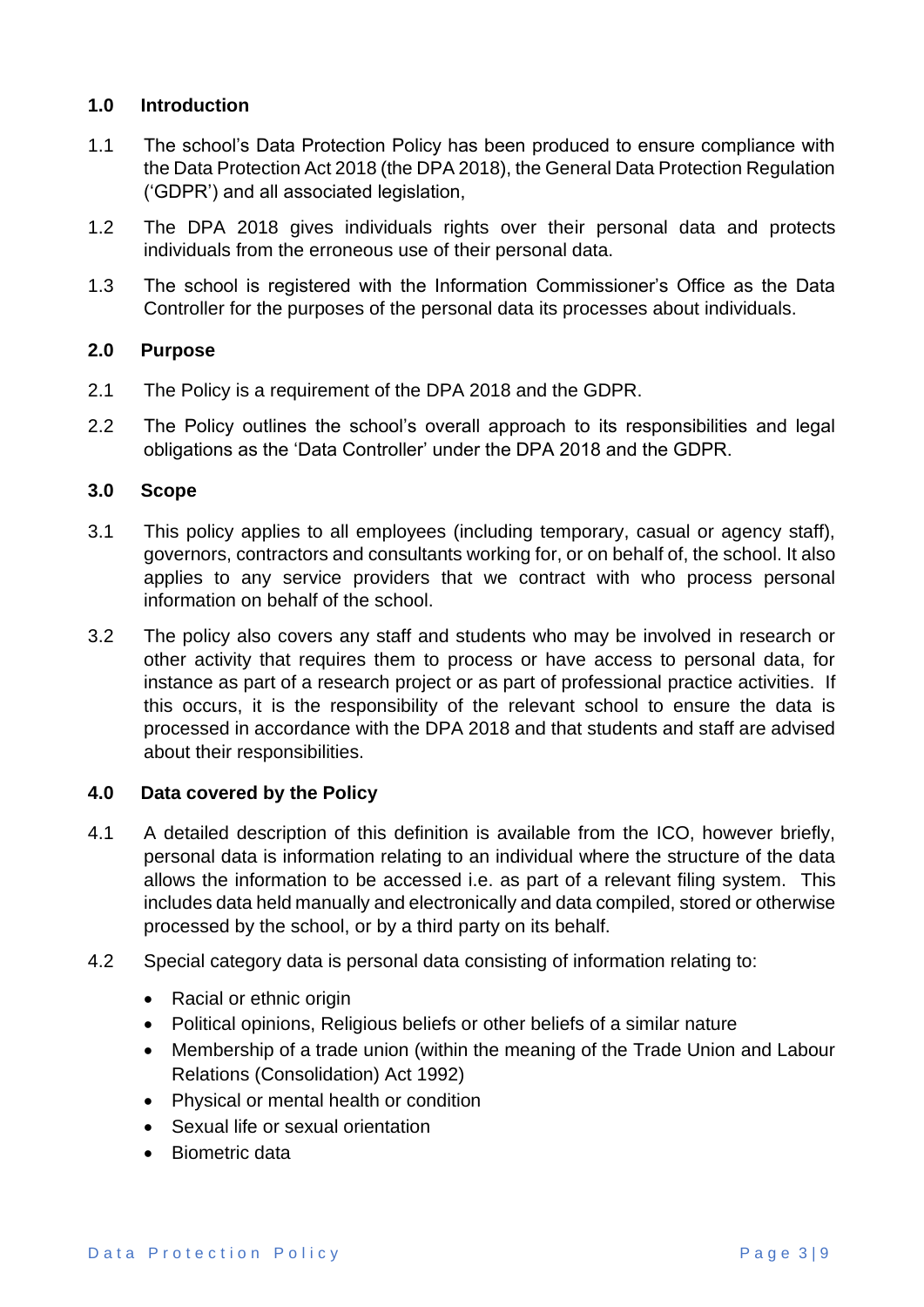# <span id="page-3-0"></span>**5.0 The Six Data Protection Principles**

- 5.1 The DPA 2018 requires that the school, including staff, governors and other individuals who process personal information on behalf of the school, must comply with the six data protection principles.
- 5.2 The principles require that personal data shall:
	- Be obtained and processed fairly and lawfully and shall not be processed unless certain conditions are met
	- Be obtained for a specified and lawful purpose and shall not be processed in any manner incompatible with that purpose
	- Be limited to only what is required for the purposes for which it is being collected
	- Be accurate and kept up to date
	- Not be kept for longer than is necessary for those purpose
	- Be kept safe from unauthorised or unlawful processing and against accidental loss, destruction or damage

#### <span id="page-3-1"></span>**6.0 Responsibilities**

- 6.1 The school has an appointed Data Protection Officer to.
	- Inform and advise the school and its employees about their obligations to comply with the GDPR and other data protection laws.
	- Monitor the school's compliance with the GDPR and other laws, including managing internal data protection activities, advising on data protection impact assessments, conducting internal audits, and providing the required training to staff members
- 6. 2. The DPO reports to the highest level of management at the school, which is the Governing Body.
- 6.3. Our Data Protection Officer is provided by Gateshead Council and can be contacted at the following address:

Data Protection Officer: Judicium Consulting Limited

72 Cannon Street, London, EC4N 6AE

Email: [dataservices@judicium.com](mailto:dataservices@judicium.com)

Web: [www.judiciumeducation.co.uk](http://www.judiciumeducation.co.uk/)

Telephone: 0203 326 9174

- 6.4 All new members of staff and ITT students will be required to complete a mandatory training session covering GDPR as part of their induction. Existing staff will be requested to read the Data Protection section of the Staff Handbook and undertake refresher training on a regular basis.
- 6.5 Employees of the school are expected to:
	- Familiarise themselves and comply with the six data protection principles
	- Ensure any possession of personal data is accurate and up to date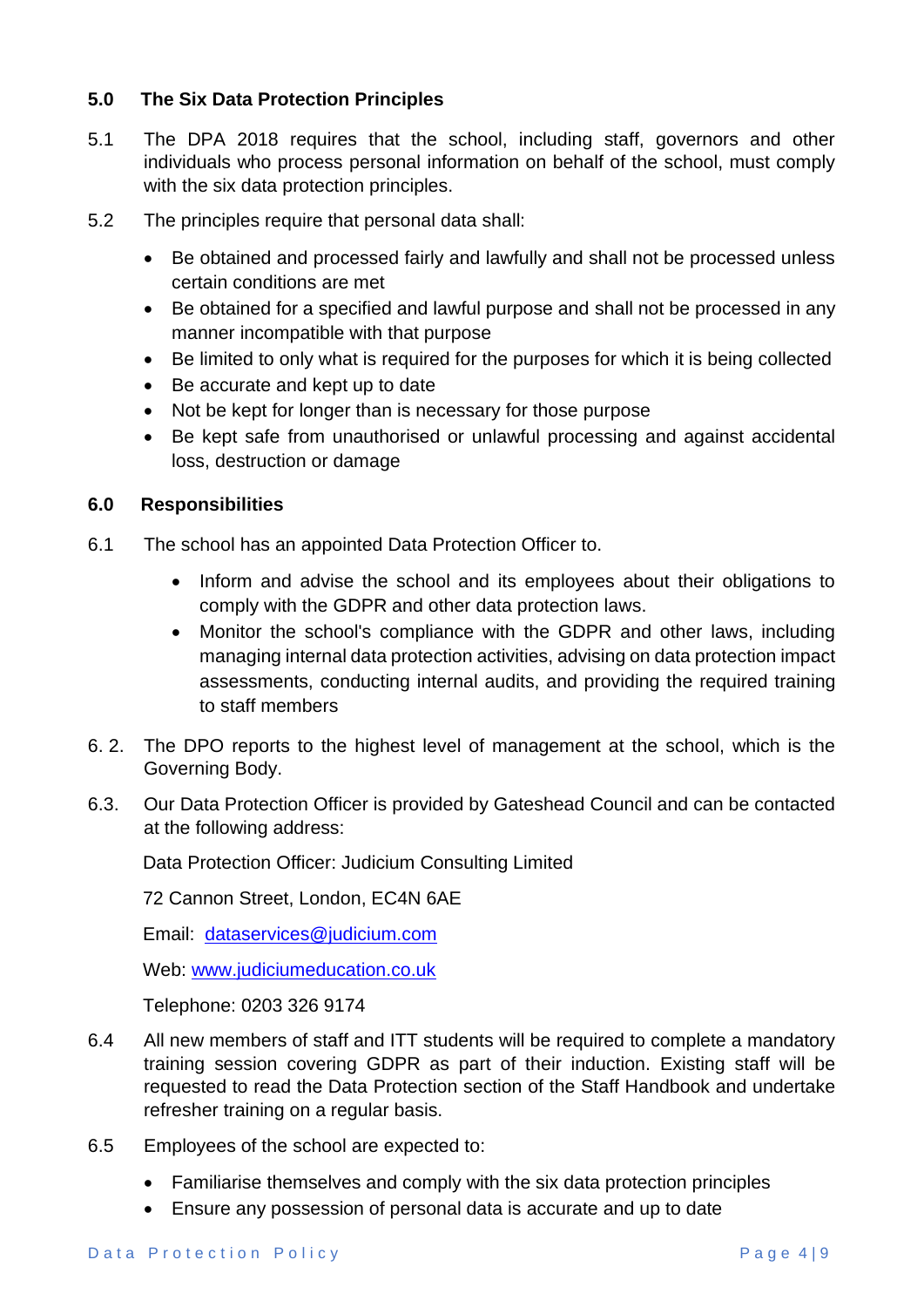- Ensure their own personal information is accurate and up to date
- Keep personal data for no longer than is necessary
- Ensure that any personal data they process is secure and in compliance with the school's information related policies and strategies
- Acknowledge data subjects' rights (e.g. right of access to *all* their personal data held by the school) under the DPA 2018, and comply with access to records
- Ensure personal data is only used for those specified purposes and is not unlawfully used for any other business that does not concern the school.
- Obtain consent with collecting, sharing or disclosing personal data.
- Contact [enquiries@gshs.org.uk](mailto:enquiries@gshs.org.uk) if they require advice or guidance, need to report data protection breach, or have any concerns relating to the processing of personal data under the DPA 2018. If this contact is unavailable the DPO can be contacted at [dataservices@judicium.com](mailto:dataservices@judicium.com)
- 6.4 Students, of the school are expected to:
	- Comply with the six data protection principles
	- Comply with any security procedures implemented by the school.

# <span id="page-4-0"></span>**7.0 Obtaining, Disclosing and Sharing**

- 7.1 Only personal data that is necessary for a specific school related business reason should be obtained.
- 7.2 Students are informed about how their data will be processed when they agree to Data Processing Consent upon registration.
- 7.3 Upon acceptance of employment at the school, members of staff also consent to the processing and storage of their data.
- 7.4 Data must be collected and stored in a secure manner.
- 7.5 Personal information must not be disclosed to a third-party organisation without prior consent of the individual concerned unless the disclosure is legally required or permitted. This also includes information that would confirm whether or not an individual is or has been an applicant, student or employee of the school.
- 7.6 The school may have a duty to disclose personal information in order to comply with legal or statutory obligation. The DPA 2018 may permit the school to share data without consent or without informing individuals in accordance with the Right to be Informed:
	- 1. With the police and law enforcement bodies where it is considered necessary for the prevention and detection of crime;
	- 2. Where the information may be necessary under enactment, for the purposes of legal proceedings and or for exercising of defending legal rights; and
	- 3. Where the processing is necessary because it is a task carried out for in the public interest, for example, sharing information with the local authority, for example Safeguarding and Child Protection.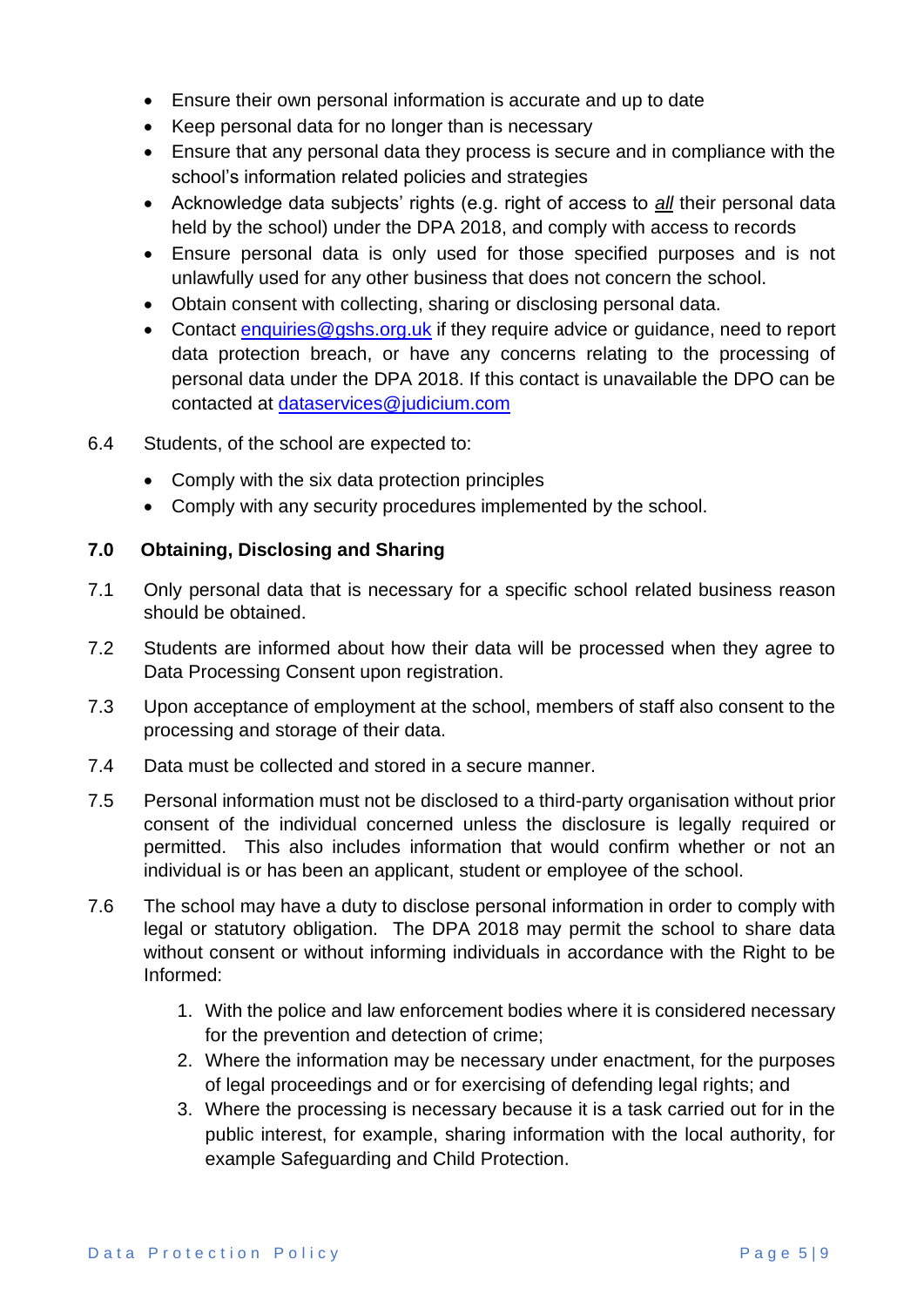- 7.7 All requests from third party organisations seeking access, to personal data held by the school should be directed to the Headteacher and the Data Protection Officer at [dataservices@judicium.com](mailto:dataservices@judicium.com) The School will keep a record of all requests received from third party organisations. This information may be requested by the DPO or the Information Commissioner at any time to comply and actively evidence compliance, with Data Subjects Rights.
- 7.8 Personal information that is shared with third parties on a more regular basis shall be carried out under written agreement to stipulate the purview and boundaries of sharing. For circumstances where personal information would need to be shared in the case of ad hoc arrangements, sharing shall be undertaken in compliance with the DPA 2018.

#### <span id="page-5-0"></span>**8.0 Retention, Security and Disposal**

- 8.1 Recipients responsible for the processing and management of personal data need to ensure that the data is accurate and up-to-date. If an employee, student or applicant is dissatisfied with the accuracy of their personal data, then they must inform [enquiries@gshs.org.uk](mailto:enquiries@gshs.org.uk)
- 8.2 Personal information held in paper and electronic format shall not be retained for longer than is necessary. In accordance with Data protection Principles of the DPA 2018, personal information shall be collected and retained only for business, regulatory or legal purposes.
- 8.3 In accordance with the provisions of the DPA 2018, all staff whose work involves processing personal data, whether in electronic or paper format, must take personal responsibility for its secure storage and ensure appropriate measures are in place to prevent accidental loss or destruction of, or damage to, personal data.
- 8.4 In accordance with the school's Flexible Working Policy and Procedures, staff working from home will be responsible for ensuring that personal data is stored securely and is not accessible to others.
- 8.5 All departments should ensure that data is destroyed in accordance with the Retention Schedule when it is no longer required.
- 8.6 Personal data in paper format must be shredded or placed in the confidential waste bags provided. Personal data in electronic format should be deleted, and CDs and pen drives that hold personal data passed to your I.T provider for safe disposal. Hardware should be appropriately degaussed in compliance with your I.T service provider contract to ensure the data held on the external device is screened, reviewed before being degaussed and securely destroyed.

#### <span id="page-5-1"></span>**9.0 Transferring Personal Data**

- 9.1 Any transfer of personal data must be done securely in line with the school's IT Acceptable Use Policy and Online Safety Policy.
- 9.2 Email communication is not always secure and sending personal data via external email should be avoided unless it is encrypted with a password provided to the recipient by separate means such as via telephone.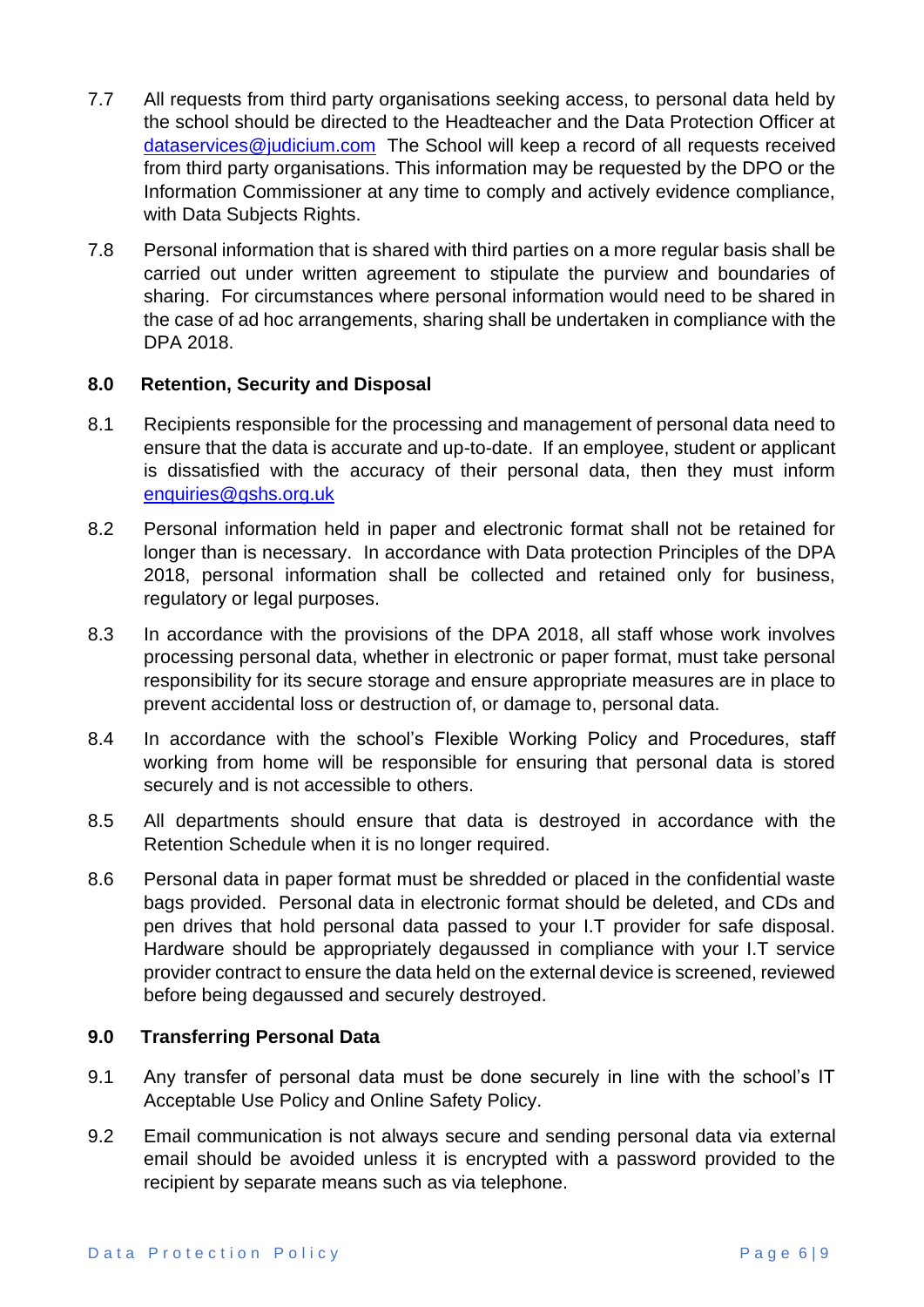- 9.3 Care should be taken to ensure emails containing personal data are not send to unintended recipients. It is important that emails are addressed correctly and care is taken when using reply all or forwarding or copying others in to emails. Use of the blind copy facility should be considered when sending an email to multiple recipients to avoid disclosing personal information to others.
- 9.4 Personal email accounts should not be used to send or receive personal data for work purpose.

# <span id="page-6-0"></span>**10.0 Data Subjects (Subject Access Requests)**

- 10.1 Under the DPA 2018, individuals (staff, pupils, parents and governors and students etc) have the following Rights:
	- Access to personal information processed by the school;
	- Object to processing of personal data that is likely to cause, or is causing, damage or distress
	- Prevent processing for direct marketing
	- Object to decisions being taken by automated means.
	- In certain circumstances, have inaccurate or incomplete personal data rectified, blocked, restricted, erased or destroyed.
	- claim compensation for damages caused by a breach of the Data Protection regulations
- 10.2 Individuals can make a 'subject access request' to any member of school staff, verbally or in writing to request access to personal information the school holds about them, subject to any exemptions or restrictions that may apply.
- 10.3 The school shall use its discretion under the DPA 2018 to encourage informal access at a local level to a data subject's personal information, but the school's formal procedure for the processing of Subject Access Requests must be followed to comply with the DPA 2018.
- 10.4 Any individual who wishes to exercise their Right of Access can do so verbally or in writing. There is no legal requirement to ask the requester to keep the schools subject access request form, but it may ask the requester to do so. A copy of the school's Subject Access Request form is available on the school website at**:**  www.ashs.org.uk or by contacting [enquiries@gshs.org.uk](mailto:enquiries@gshs.org.uk)
- 10.5 The school may not charge fee. It will only release any information upon receipt of the completed Subject Access Request Form, along with proof of identity or proof of authorisation where requests are made on the behalf of a data subject by a third party. The requested information will be provided within the statutory timescale of 1 month from receipt of the completed form.
- 10.6 For details of your other rights, please see 'Your Information, Your Rights' booklet on our website at [www.gshs.org.uk](http://www.gshs.org.uk/)

# <span id="page-6-1"></span>**11.0 Reporting a Data Security Breach**

11.1 It is important the school responds to a data security breach quickly and effectively. A breach may arise from a theft, a deliberate attack on school systems, unauthorised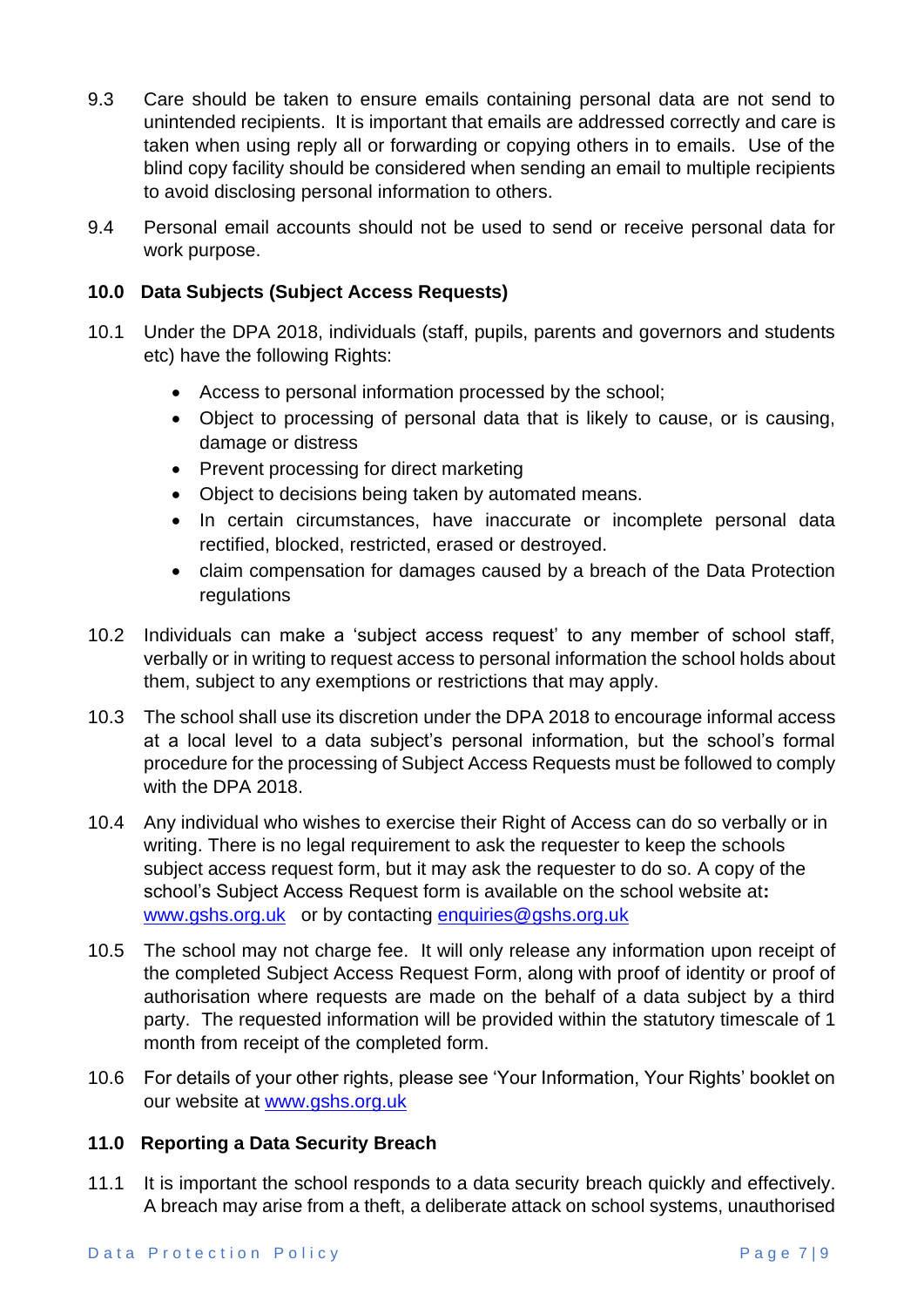use of personal data, accidental loss or equipment failure. Any data breach should be reported to the school via [enquiries@gshs.org.uk](mailto:enquiries@gshs.org.uk) . The Lead Investigation Officer will then inform the Data Protection Officer , and if it relates to an IT incident (including information security), should also be reported to the Headteacher and in certain circumstances to your I.T provider – please refer to the Data Breach Policy for more information.

This policy applies to all staff and pupils and contractors at the school. This includes teaching students, temporary, casual, agency staff, suppliers and data processors working for or on behalf of the school.

- 11.2 Any breach will be investigated in line with the procedures within the Data Breach Policy. In accordance with that policy, the school will treat any breach as a serious issue. Each incident will be investigated and judged on its individual circumstances and addressed accordingly.
- 11.3 If a breach occurs or is discovered outside normal working hours, it must be reported to school as soon as practicable. Note: the school must report data breaches that result, or are likely to result, in high risk to the rights and freedoms of individuals to the Information Commissioner with undue delay and in any event within 72 hours.
- 11.4 The school will complete a Data Breach Report that shall include the facts relating to the breach, its effect on individuals, the action taken by the school to mitigate any risks. The report must include full and accurate details of the incident, when the breach occurred (dates and times), who is reporting it, if the data relates to people, the nature of the information, and how many people are involved.

# <span id="page-7-0"></span>**12.0 CCTV System**

- 12.1 The school operates an overt CCTV system across the school site. This includes CCTV cameras that are located externally and internally within the school building. Images captured by the CCTV system are necessary for the prevention and detection of crime, and site security. The school has a CCTV Policy governing the details, the purposes, use and management of the CCTV system, and the school has implemented procedures that must be followed in order to ensure that the school complies with data protection, human rights and statutory codes of practice published by the Information Commissioner.
- 12.2 All personal data captured on the CCTV system will only be processed in accordance with the Data Protection Act 2018, the General Data Protection Regulation (GDPR) and any subsequent data protection legislation, and to the Freedom of Information Act 2000, the Protection of Freedoms Act 2012 and the Human Rights Act 1998. Although not a relevant authority, the school will also have due regard to the Surveillance Camera Code of Practice, issued under the Protection of Freedoms Act 2012 and the 12 guiding principles contained therein.